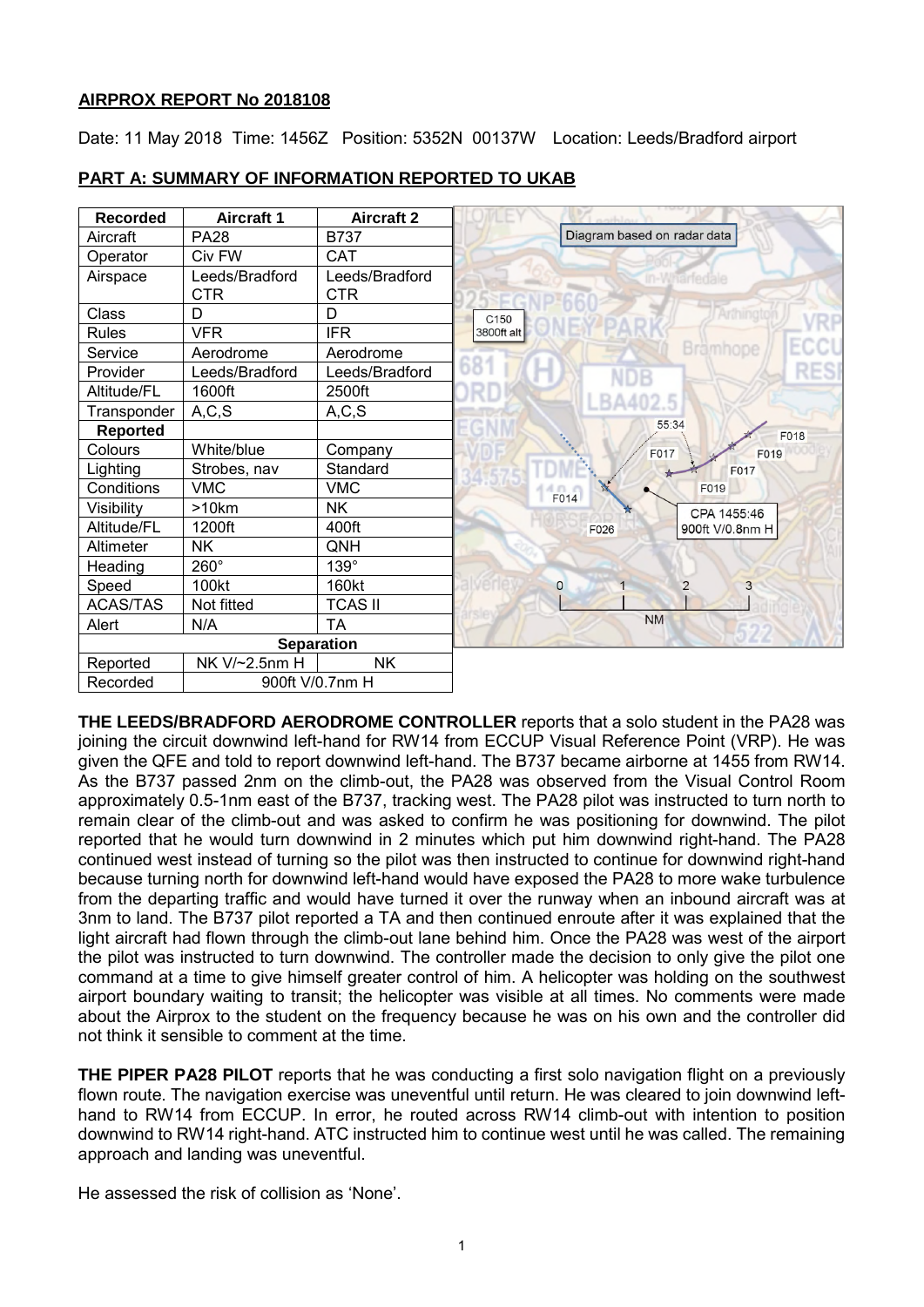**THE BOEING 737 PILOT** reports that after take-off from RW14 the pilot of a light aircraft, who was meant to turn downwind for RW14, drifted towards the runway centreline. ATA was received at about 400ft. They were visual with the aircraft and decided no action was required.

## **Factual Background**

The weather at Leeds/Bradford was recorded as follows:

METAR EGNM 111450Z 15013KT 9999 FEW043 14/05 Q1011=

### **Analysis and Investigation**

### **CAA ATSI**

ATSI had access to reports from the pilots of the B737 and the PA28 and Leeds ATC. The area radar and Leeds R/T recordings for the period were reviewed. ATSI also received a copy of the Leeds ATC unit investigation report, and the incident was discussed by telephone with the Aerodrome controller. Screenshots in the report are taken from the area radar. All times UTC.

At 1449:52, the pilot of the PA28 contacted Leeds Radar, reporting 2nm south of Doncaster, (12nm southeast of Leeds Airport), requesting joining information. The Radar controller advised him that it would be a Basic Service, passed the Leeds QNH and a transponder code, all of which was read back correctly by the pilot.

At 1451:10, the Radar controller cleared the PA28 pilot to enter controlled airspace via the ECCUP VRP, not above 2000ft VFR*.* They then instructed the pilot to join downwind left-hand for RW14 after the VRP, which again was readback correctly by the pilot.

At 1454:33, the Radar controller reminded the pilot that it was a downwind left-hand join for RW14, and transferred him to Leeds Tower, all of which was read back correctly by the pilot.

At the same time, (1454:33), the Leeds Aerodrome controller, who had been updating the pilot of the B737 on the position of a Bell 206 helicopter previously notified to them as tracking northbound through the ATZ, cleared the B737 pilot for take-off (Figure 1).



Figure 1 – 1454:33 (PA28 3.7nm E).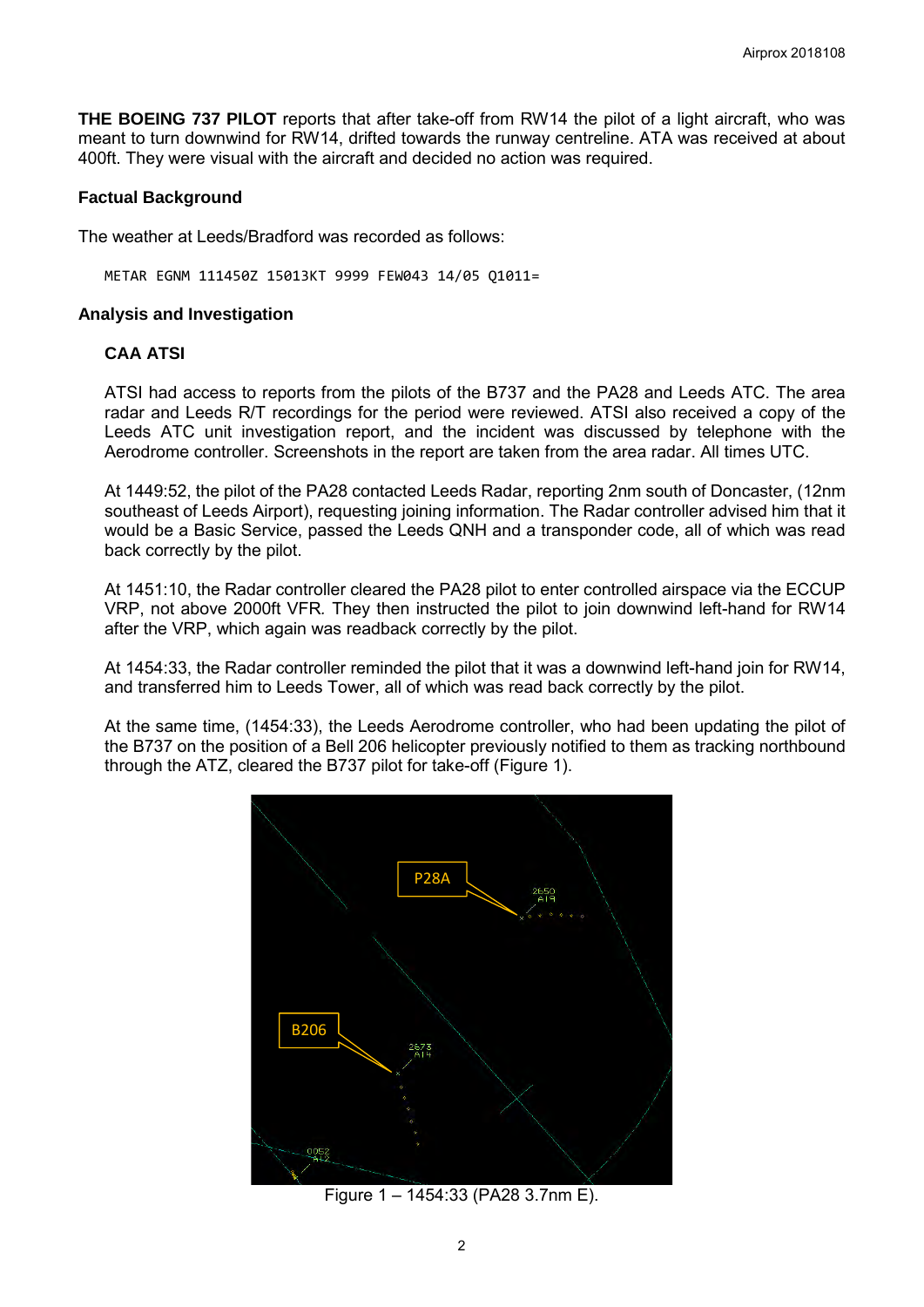At 1454:50 the pilot of the PA28 contacted Leeds Tower, advising that he was *"routing er downwind er Left er to Runway One Four"* (Figure 2).



Figure 2 – 1454:50. Figure 3 - 1455:33.

The Aerodrome controller replied, *"[C/S] roger – report downwind left Runway One Four. The QFE is 987hPa".* The pilot asked for a repeat of the QFE, which was given, but subsequently not read back correctly by the pilot, nor corrected by the controller. The pilot's readback did however, include the joining instructions for the left-hand downwind join to RW14. At 1455:33, the pilot of the B206 asked to fly through the climb-out, advising that they thought they would be clear of any wake turbulence (from the departing B737). The controller instructed the B206 pilot to hold to wait for further landing traffic (Figure 3). The Aerodrome controller then issued a landing clearance to the pilot of the aircraft on final approach (Figure 4).



Figure 4 - 1455:45. Figure 5 - 1455:51.

CPA was at 1455:51 with the aircraft separated by 0.7nm laterally and 900ft vertically (Figure 5).

At 1455:55 the Aerodrome controller asked the PA28 pilot, *"confirm you're turning downwind now".* The pilot replied, at 1456:00, *"er yeah, turning downwind er in er two minutes er [C/S]."* The Aerodrome controller instructed the pilot to turn north, but immediately changed their mind and had the PA28 pilot continue westbound. The PA28 subsequently came into proximity with the helicopter which had been holding to the southwest.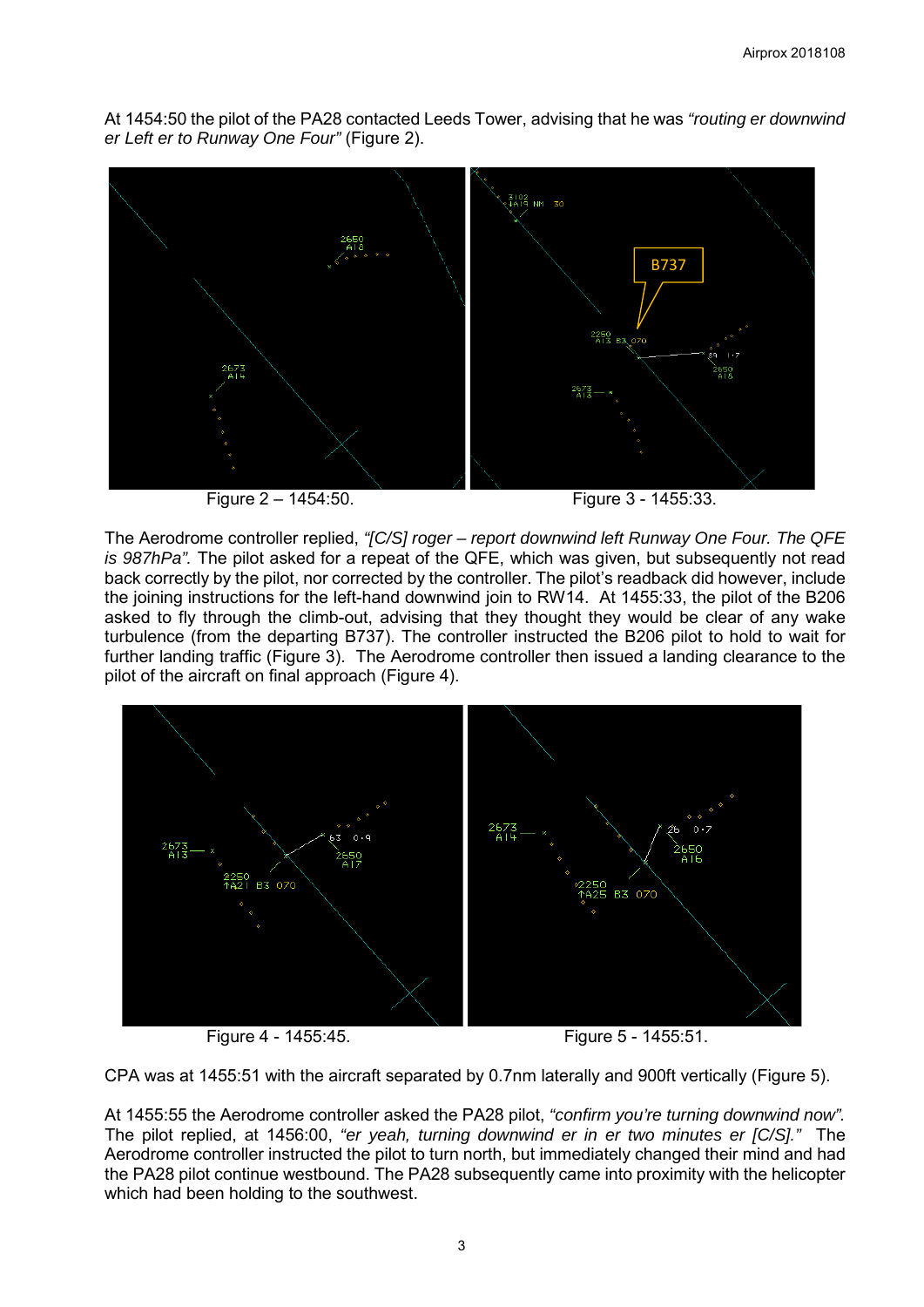The PA28 pilot had been issued with, and readback correctly, clear instructions for joining the RW14 circuit in the downwind left-hand position. The pilot was reminded by the Radar controller prior to transfer to the Tower frequency, and the instruction was again repeated by the Aerodrome controller. The student pilot was either disorientated, or had confused left and right, as they continued to position downwind right-hand, even though that would involve crossing the climb-out area. His situational awareness did not appear to include the fact that the B737 was taking off, which, although the clearance for which was transmitted just before the PA28 came on frequency, could have been confirmed visually. There would not normally be any requirement to inform the pilot of the PA28 that traffic was departing RW14.

The Aerodrome controller, having confirmed the joining instructions with the pilot of the PA28, then focussed their attention on the B206 approaching the airfield from the south, ensuring it remained deconflicted from the departing B737, and ensuring it continued to hold clear of the runway until an arriving aircraft had also landed. It was after the controller had resolved this that they transferred their attention back to the inbound PA28. The Aerodrome controller looked for but did not immediately find the PA28 where they were expecting it to be. They had not been continuously monitoring its movements visually nor on the ATM, (and with no requirement to do so), as they had been watching the B206 through the Visual Control Room windows. Having visually acquired the PA28, and assessed the potential confliction with the B737, their initial action was to confirm with the pilot of the PA28 that he was positioning/turning downwind left-hand. The controller then instructed the pilot to continue westbound believing that to be the safer course of action.

By the time the Aerodrome controller had realised the PA28 pilot was not positioning correctly, the B737 was passing ahead of the PA28. Allowing the PA28 to continue westbound, through the climbout area and behind the B737 neither contributed to, nor resolved the confliction, but did potentially allow the PA28 pilot to fly through the wake turbulence of the departing B737.

The pilot of the B737 reported receiving a TCAS TA, and that they were "*visual with the light aircraft at all times and no further action required."* The pilot of the PA28 reported that he had been visual with the B737 some distance back, (*"3nm??")* and that no avoiding action was required.

The controller stated that they felt they had needed to then take more positive control of the PA28 after this point, advising the pilot when to turn downwind. In doing so however, it then placed the PA28 in confliction with the B206 holding downwind right-hand, awaiting clearance to cross through the airfield overhead.

## **UKAB Secretariat**

The PA28 and B737 pilots shared an equal responsibility for collision avoidance and not to operate in such proximity to other aircraft as to create a collision hazard<sup>[1](#page-3-0)</sup>. An aircraft operated on or in the vicinity of an aerodrome shall conform with or avoid the pattern of traffic formed by other aircraft in operation<sup>[2](#page-3-1)</sup>. Also, within Class D airspace, the pilot is required to comply with ATC instructions.

### **Comments**

# **Leeds/Bradford ATC Investigation Report**

The report concluded that the major problem in the incident was the PA28 pilot incorrectly joining downwind right-hand for RW14 from ECCUP instead of downwind left-hand. However, it was considered that the manoeuvre should have been spotted and corrected at a much earlier stage by the Aerodrome controller; additionally there was a the lack of Traffic Information provided to the pilots concerned.

l

<span id="page-3-0"></span><sup>1</sup> SERA.3205 Proximity.

<span id="page-3-1"></span><sup>2</sup> SERA.3225 Operation on and in the Vicinity of an Aerodrome.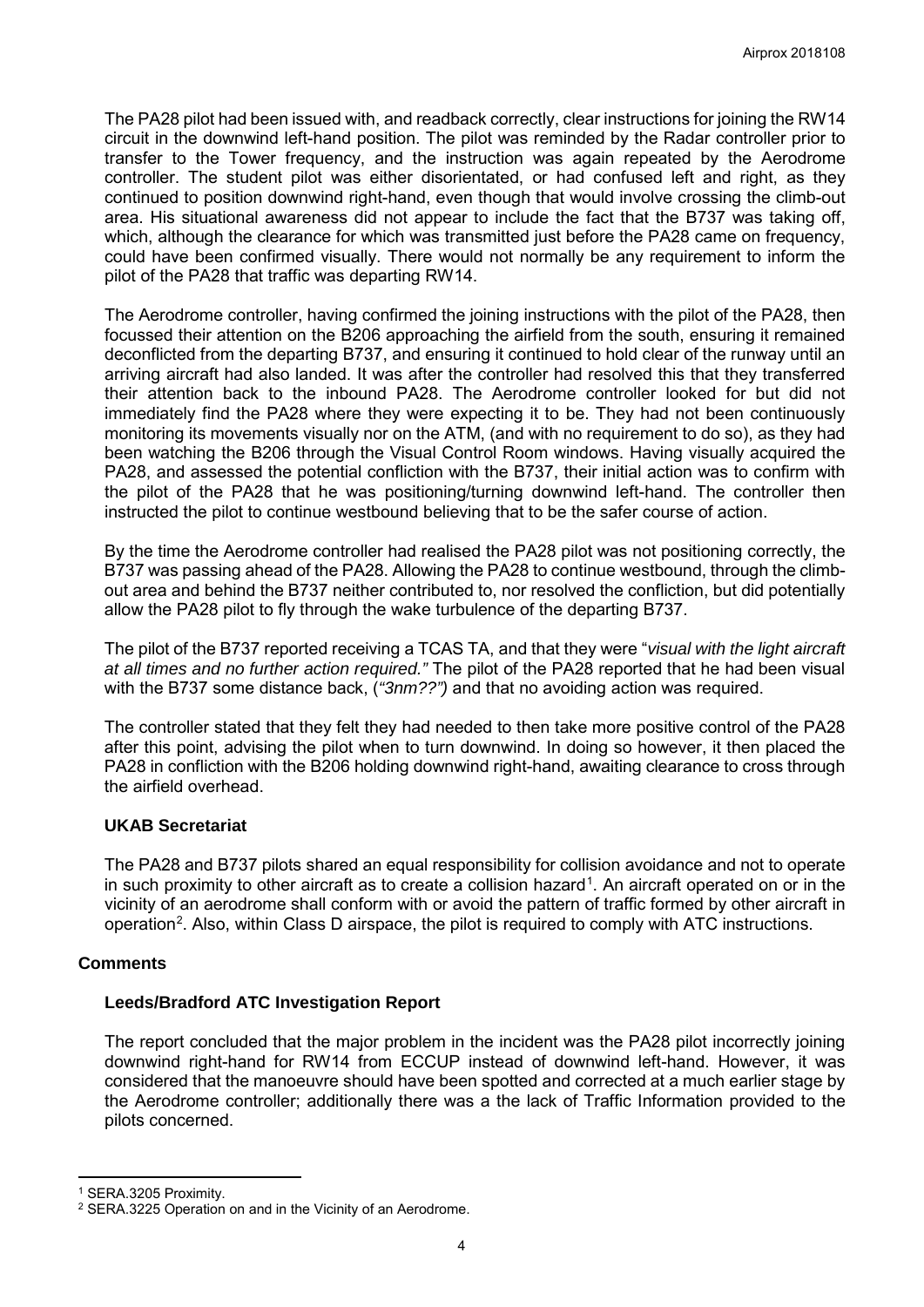## **The PA28 Operating Authority**

The supervised solo student was returning from an uneventful navigation flight. He was instructed to join from ECCUP VRP downwind left-hand to RW14. He did not assimilate the instruction as join downwind right-hand RW14 and flew across the climb-out of RW14. The student is fully aware of his mistake and has been given a full debrief on his actions. Joining procedures will be reviewed before re-solo.

## **Summary**

An Airprox was reported when a PA28 and a B737 flew into proximity at Leeds/Bradford Airport at 1456hrs on Friday 11<sup>th</sup> May 2018. The PA28, on a solo student flight, was operating under VFR in VMC, the B737 pilot was operating under IFR in VMC. Both pilots were in receipt of an Aerodrome Control Service from the Leeds/Bradford Aerodrome controller.

## **PART B: SUMMARY OF THE BOARD'S DISCUSSIONS**

Information available included reports from both pilots, the controller concerned, area radar and RTF recordings and reports from the appropriate ATC and operating authorities.

The Board first discussed the actions of the Aerodrome controller. The Board noted that the PA28 pilot, on a student cross-country flight, had been cleared to join downwind left-hand to RW14 from ECCUP by the Radar controller and the pilot had readback the clearance correctly on two occasions before being transferred to the Tower frequency. The PA28 pilot, on contacting the Tower frequency, stated that he was *"routeing er downwind er left er to runway one four"*. Although he had read back a number of positive instructions to join left-hand downwind the Board noted that there was some hesitancy in this transmission, which may have indicated that he was not completely sure of his positioning. Some controller members thought that this should have triggered the controller to monitor the PA28 pilot's approach carefully. A Civil ATC Airfield member, with experience of the Leeds/Bradford ATCU, commented that, because the PA28 was approaching the airfield from the east, it would have placed it behind the Aerodrome controller's position in the Visual Control Room (VCR). However, he considered that this should not have reduced his ability to track the PA28's arrival, apart from turning around to observe the aircraft, the VCR is equipped with an Aerodrome Traffic Monitor, therefore its position and routeing would have been available from this equipment without the necessity to avert his gaze from the traffic situation on the airfield. He confirmed that the procedures at the airfield would have ensured that the controller would have been advised that the PA28 pilot was a student on a solo flight.

The radar recordings show that instead of positioning to a left-hand circuit, the PA28 pilot was continuing his heading to position the aircraft through the runway departure track for a right-hand circuit, with the B737 pilot having been cleared for take off. The controller reported that at the time he had turned his attention to helicopter traffic, which wished to cross the airport from the southwest, to ensure that it was holding sufficiently clear of the B737's departure routeing. It was only after this that he had returned his attention to the PA28. It was apparent to the Board that the progress of the PA28 had not been closely monitored because the controller did not assimilate the PA28 pilot's deviation from his cleared routeing until he was close to the departure track. This was considered to be a contributory factor to the Airprox, especially because the incident occurred in Class D airspace, where positive control should have been expected.

The Board wondered why the PA28 pilot had not positioned himself for the correct circuit and deliberated whether he would have been used to different circuits whilst being trained. The Civil ATC member confirmed that the airport does use left and right-hand circuits to RW14, so he would likely have been used to operating on both. The Board could not determine the human factor which caused the PA28 pilot's error, but commented that instructors needed to ensure that sufficient emphasis was placed on joining procedures for bi-directional circuit patterns for early student pilots.

The Board then turned its attention to the cause of the Airprox. Some members thought that the fact that the controller had not intervened early enough was the cause. But, after further discussion, it was